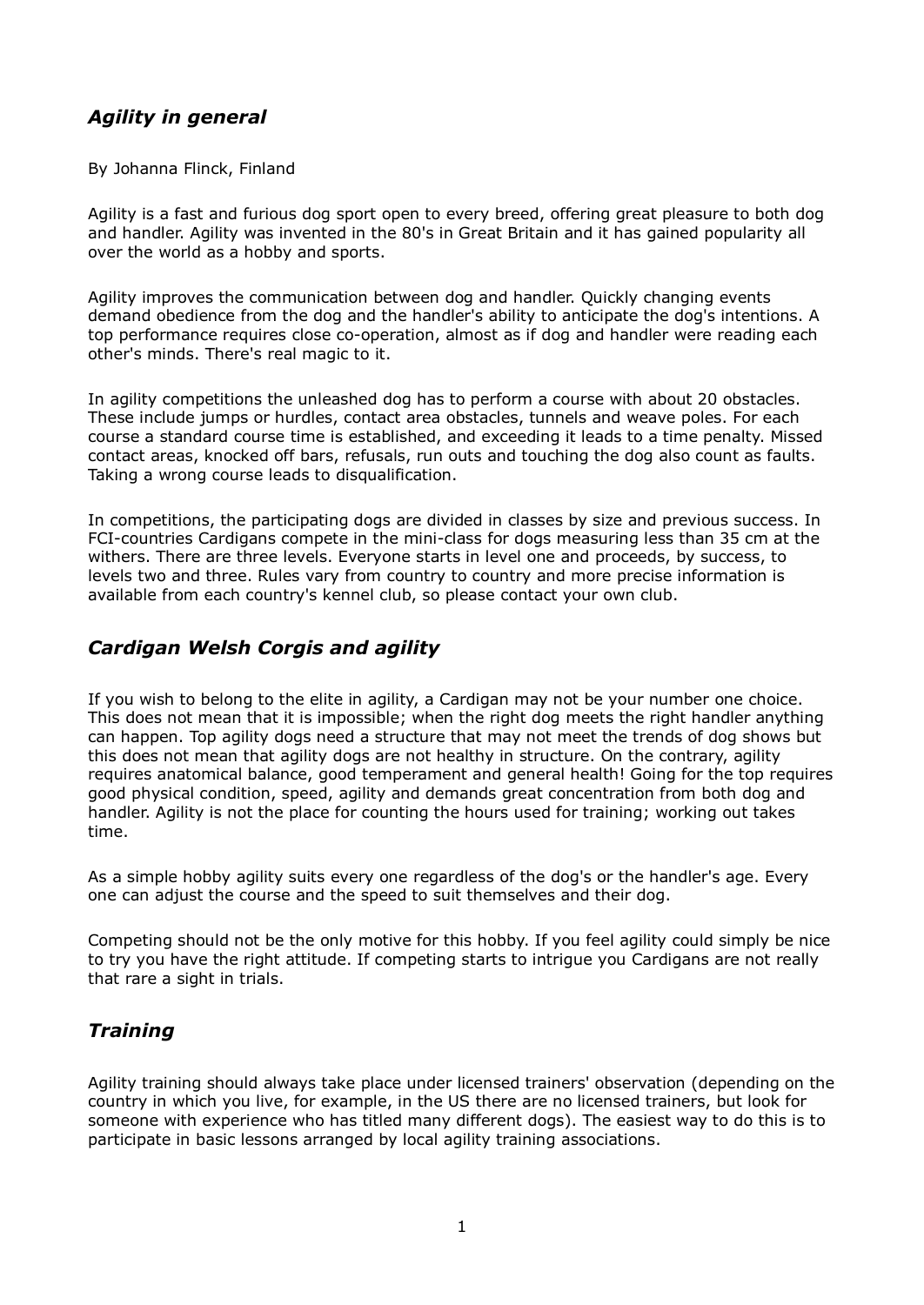Cardigans develop their skeletal and muscular system very slowly. Therefore high jumps and repeated exercises with contact area obstacles should be avoided until the dog is about 18 to 24 months old. Agility has nothing to do with high-jump competition and it is too easy to overtrain a young dog and cause serious damage. So be patient!

In my experience Cardigans are terrible pupils in basic lessons and I mean this in a positive way. Cardigans learn extremely fast and they have no fear for the unknown. The dog walk, Aframe and tunnels are usually easy for Cardigans the first time they see these obstacles. Time saved in exploring the new obstacles should be used to teach the precise and proper way to perform the obstacles. Class mates may think that the Cardigan handler is a liar. It seems that they have tried the obstacles before even when they are first-timers.

## *Keep fit, both of you!*

It is obvious that the majority of Cardigans are longer than high. This does not mean that they are unable to work, after all they had to cope with physical stress and perform rapid dives and turns when working cattle. When the Cardigan still was a working dog he was used to moving all day long. Some of the exercise was done when moving from one place to another on the grounds of the farm and some was done when working the cattle. Versatile workout ensured that the Cardigan had good muscles and this was the dog's ultimate protection from all kinds of injuries.

An agility dog needs muscles and suppleness! The best way to make sure your dog is fit is to offer versatile workout: walking and running, leashed and unleashed, swimming and so on. Proper flex training before and after performance is necessary for both dog and handler. Too many people often forget this, but have you ever seen a sportsman or -woman performing straight from the locker room without any warming up and going to sleep immediately after the performance? I bet you haven't.

Cardigans are bound to have weight problems, so be very strict with your dog's diet and never train an overweight dog!

There are excellent specialists in active dogs' muscle care. It is very wise to use the services of a masseur or physiotherapist.

#### *Some thoughts about agility and Cardigans*

In agility no one can ever be perfect, and that's a fact. You can always learn and do more, improve your handling, the overall development is continuous. Training once a week provides little challenge to the learning capacity of a Cardigan and the biggest hindrance in your career is you, the handler. The sport demands a great deal of self-contemplation, self-criticism and planning how to tackle the course. The dog makes very few mistakes, you are the "problem". You were not logical, you were too slow in a situation or you did not know enough in theory to make a smooth run.

It is often said that Cardigans cannot train agility because of their structure. If the dog is unbalanced in his anatomy, has a wrong conformation or is not fit, he is not suitable for any kinds of sports. This applies to every single breed, not just the Cardigan.

I strongly believe that the physical and mental challenges in agility indicate whether the dog would have been able to work in the harsh and rocky conditions of Wales. The Cardigan displays the same characteristics in agility as he did when helping to move cattle on the drovers' roads and avoiding the kicks of cattle. Body control and balanced structure were